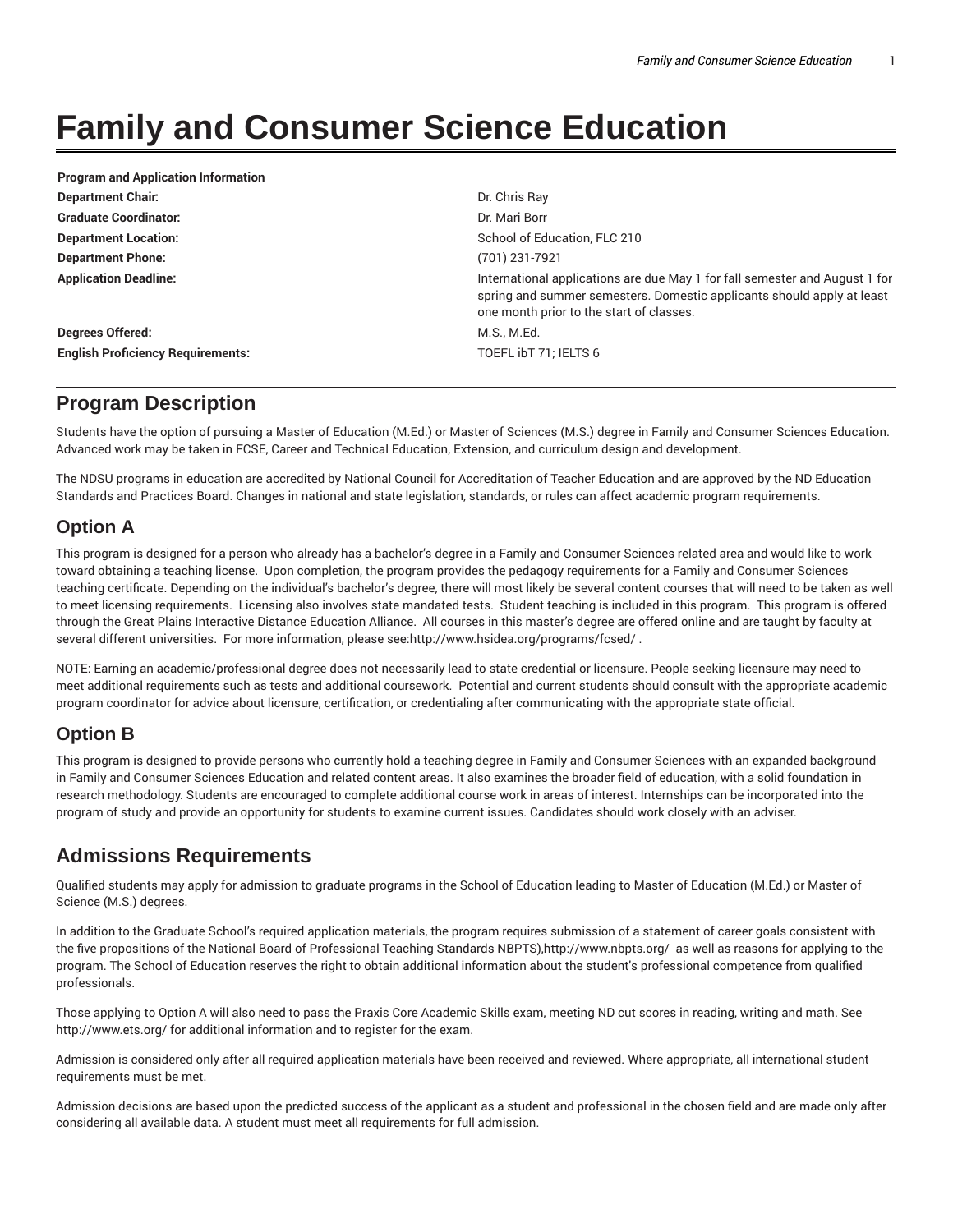# **Financial Assistance**

Graduate assistantships are available in the School of Education. Applications are considered on the basis of scholarship, potential to undertake advanced study and research, and financial need. Students must be accepted into The Graduate School before they are eligible for an assistantship.

All enrollments in Education courses before the student files a graduate plan of study must be approved by the adviser. The School of Education will evaluate graduate courses taken prior to filing the graduate plan of study when the student's plan of study is being considered. Only those courses approved by the School of Education may be included on the final plan of study leading to the degree.

Master's programs within the School of Education require a minimum of 30 semester credits (minimums vary by academic program). The Master of Science (M.S.) degree requires a disquisition. The Master of Education (M.Ed.) degree is a non-disquisition, practitioner-oriented degree. Programs vary on requiring a written comprehensive exam or a portfolio/oral.

# **Option A Program (Master of Education)**

| Code                       | <b>Title</b>                                                                | <b>Credits</b> |
|----------------------------|-----------------------------------------------------------------------------|----------------|
| <b>Education Courses</b>   |                                                                             | 9              |
| <b>EDUC 751</b>            | Students and Their Learning                                                 |                |
| <b>EDUC 755</b>            | Exceptional Learners in the Secondary School Classroom                      |                |
| <b>EDUC 775</b>            | Content Area Reading                                                        |                |
| <b>Major Concentration</b> |                                                                             | 21             |
| <b>H&amp;CE 668</b>        | Methods of Teaching Family and Consumer Sciences I: Techniques              |                |
| <b>H&amp;CE 682P</b>       | Methods of Teaching Family and Consumer Sciences II: Professional Practices |                |
| <b>H&amp;CE 740</b>        | Vocational Philosophy and Policy                                            |                |
| <b>H&amp;CE 771</b>        | <b>Human Relations for Educators</b>                                        |                |
| <b>H&amp;CE 773</b>        | Occupational Programs in Family and Consumer Science                        |                |
| <b>H&amp;CE 774</b>        | Teaching Family and Consumer Science with Technology                        |                |
| <b>H&amp;CE 776</b>        | Research Design in Family and Consumer Sciences                             |                |
| <b>Field Experiences</b>   |                                                                             | 11             |
| <b>H&amp;CE 687P</b>       | <b>Student Teaching</b>                                                     |                |
| <b>H&amp;CE 794</b>        | Practicum/Internship (with H&CE 668 & H&CE 682P)                            |                |

Total Credits 41

## **Option B Program (Master of Science or Master of Education)**

| Code                       | <b>Title</b>                                                                    | <b>Credits</b> |
|----------------------------|---------------------------------------------------------------------------------|----------------|
| <b>Core Courses</b>        |                                                                                 | 15             |
| <b>EDUC 750</b>            | Reflective Practice and Research in Education                                   | 3              |
| <b>EDUC 751</b>            | <b>Students and Their Learning</b>                                              | 3              |
| <b>EDUC 752</b>            | Curriculum Design and Delivery                                                  | 3              |
| <b>EDUC 753</b>            | Managing/ and Monitoring Learning                                               | 3              |
| <b>EDUC 702</b>            | <b>Statistics In Educational Research</b>                                       | 3              |
| <b>Major/Concentration</b> |                                                                                 | 15-24          |
| Choose from the following: |                                                                                 |                |
| <b>H&amp;CE 667</b>        | Advising Family, Career, and Community Leaders of America                       |                |
| <b>EDUC 775</b>            | Content Area Reading                                                            |                |
| <b>H&amp;CE 724</b>        | Program Development In Vocational Education (non-GPIDEA only)                   |                |
| <b>H&amp;CE 740</b>        | Vocational Philosophy and Policy                                                |                |
| <b>H&amp;CE 772</b>        | Curriculum Development in Family and Consumer Sciences                          |                |
| <b>H&amp;CE 773</b>        | Occupational Programs in Family and Consumer Science (through GPIDEA only)      |                |
| <b>H&amp;CE 774</b>        | Teaching Family and Consumer Science with Technology                            |                |
| <b>H&amp;CE 776</b>        | Research Design in Family and Consumer Sciences (through GPIDEA only)           |                |
| <b>H&amp;CE 777</b>        | Evaluation in Family and Consumer Sciences (through GPIDEA only)                |                |
| <b>H&amp;CE 778</b>        | Administration of Family and Consumer Sciences Programs (through GPIDEA only)   |                |
| <b>H&amp;CE 779</b>        | Techniques of Supervision in Family and Consumer Sciences (through GPIDEA only) |                |
| <b>H&amp;CE 787</b>        | <b>Issues In Education</b>                                                      |                |